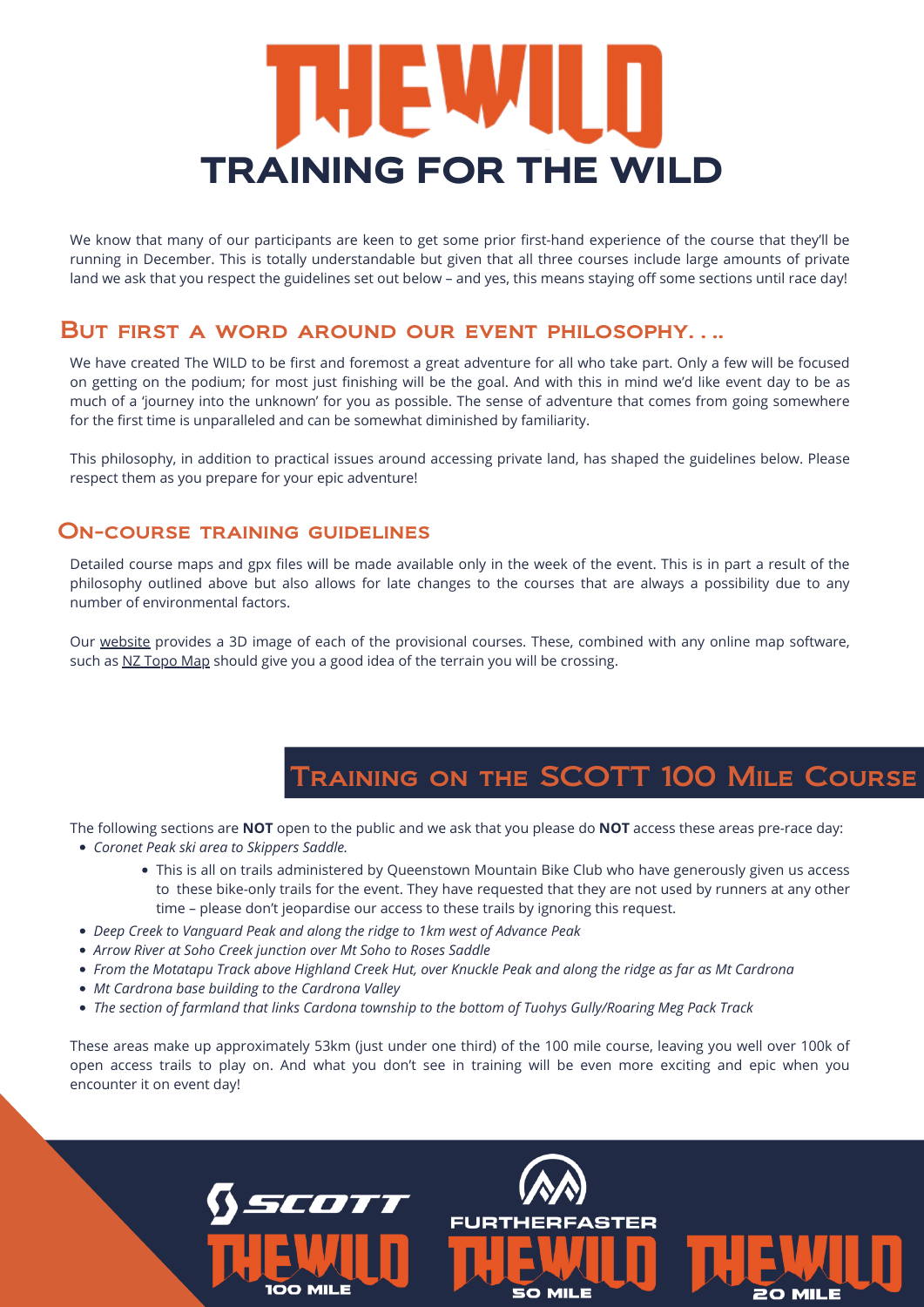## Training on the Further Faster 50 Mile Course

# THEW IT **TRAINING FOR THE WILD**

- *Coronet Peak ski area to Skippers Saddle.*
	- This is all on trails administered by Queenstown Mountain Bike Club who have generously given us access to these bike-only trails for the event. They have requested that they are not used by runners at any other time – please don't jeopardise our access to these trails by ignoring this request.
- *Deep Creek to Vanguard Peak and along the ridge to 1km west of Advance Peak*

The following sections are **NOT** open to the public and we ask that you please do **NOT** access these areas pre-race day:

These areas make up less than 20km (less than a quarter) of the 50 mile course, leaving you with over 60k of open access trails to play on. And what you don't see in training will be even more exciting and epic when you encounter it on event day!

not marked on topo maps so having the [Trailforks app](https://www.trailforks.com/) on your phone might be helpful. This links with another dual use trail – the Bush Creek Track – that is also on the 20 mile course.

### Training on the 20 Mile Course

We want to be as helpful as possible in giving advice on suitable training runs. Below are some tips and suggestions but do feel free to [email us](mailto:info@thewild100.co.nz) if you have any specific questions or concerns around how to train for the event.

Most of this course is on open access land (whether private or public), however the first 3km along Rude Rock MTB trail is not for runner's or training until race day. Please do **NOT** use Rude Rock!

The Coronet Face Water Race track is a dual use MTB/hiking trail that links the access road to Bush Creek saddle. It is

- A breakdown of the type of trail you can expect is given for all three courses on [our website](https://www.thewild100.co.nz/courses) and provides a useful guide as to the type of training terrain you should be seeking out.
- Note that all courses (especially the 100 mile) include sections of off-track/cross-country travel, where at best there might be a sketchy animal track to follow. We encourage you to seek out similar areas where you can practice your off-track running/hiking skills.
- All three courses are insanely hilly! There are monster climbs and massive amounts of vert some 1,800m for the 20 mile; close to 5,000m for the 50 mile; and approx.. 11,000m for the 100 mile! So it goes without saying that you should spend heaps of time working on both your climbing and descending fitness.



Please note that you could encounter mountain bikers travelling in either direction on these trails. Keep your eyes and ears open!

#### WHERE ELSE CAN I TRAIN?

#### The Terrain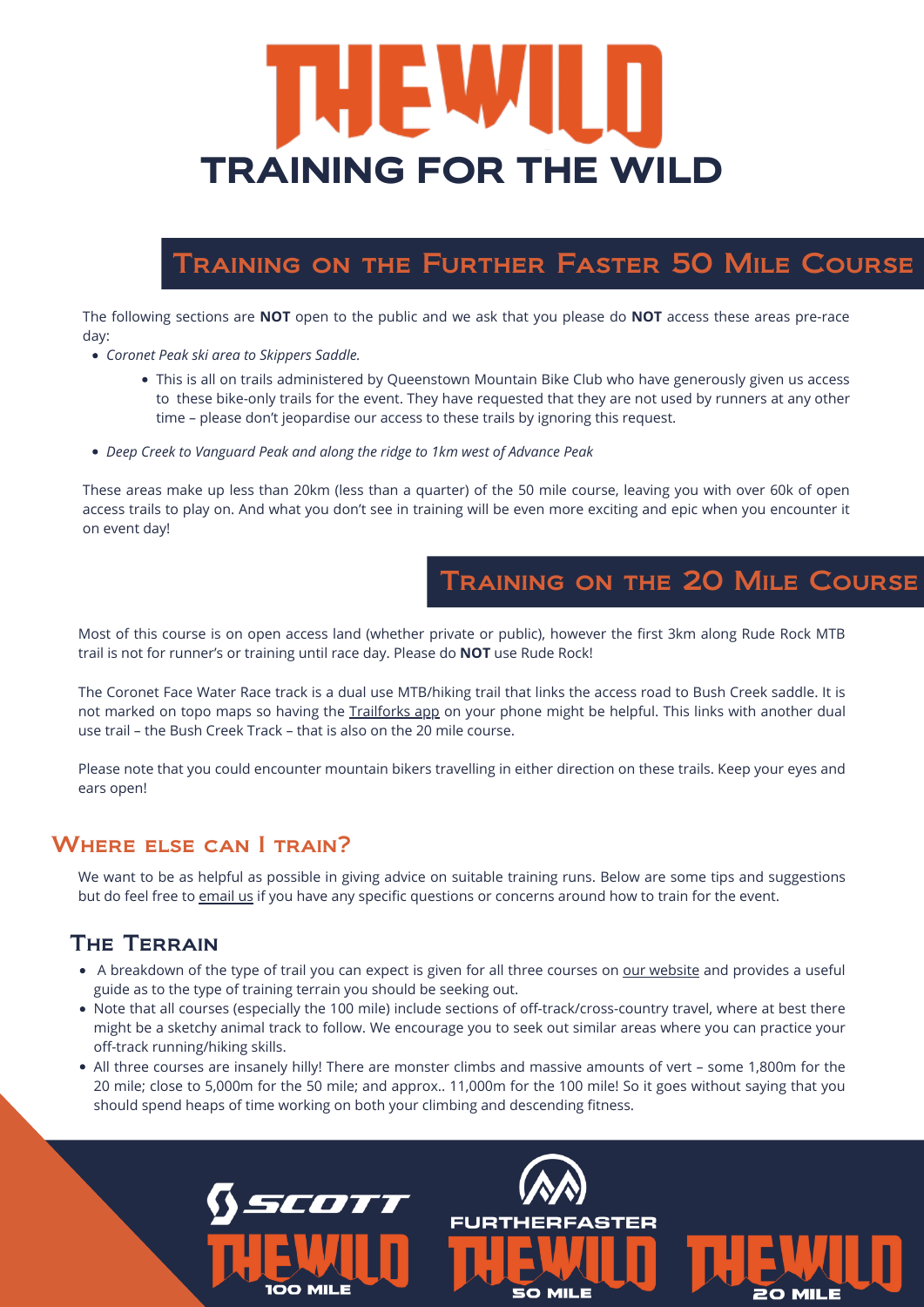# HIEW JI **TRAINING FOR THE WILD**

#### Top Tip

### Training in New Zealand?

Look for mountains! There is no substitute for training in the mountains and building fitness/strength on sustained long ascents and descents. In the North Island the best areas to head for would include Tongariro, the Kaimanawa and Kaweka Ranges, Taranaki/Mt Egmont, the Ruahines and the Tararuas. South Islanders are spoilt for choice – there are mountains everywhere and not too far for any Mainlander to travel to!

### THE WILD THINGS TRAIL DIRECTORY

For those coming from overseas, sorry but the above is about as much guidance as we can give you. But for those living in New Zealand (and those who have the opportunity to visit beforehand) here's some additional suggestions:

- Click [here](https://www.wildthings.club/trails/thewild20/) to see a list of over 250 runs that are good for training for the 20 mile event.
- Click [here](https://www.wildthings.club/trails/thewild50/) to see a list of over 120 runs that are good for training for the Further Faster 50 mile event.
- Click [here](https://www.wildthings.club/trails/thewild100/) to see a list of almost 100 runs that are good for training for the SCOTT 100 mile event.
- 
- NB Once on your chosen listing page you can further filter the list by Region to find runs in specific areas where you want to train. Too easy!!

Arrowtown is a mecca for trail running with super-easy access to a wide variety of trails, many of which will take you over parts of The WILD courses. Here's a selection of favourites that you might like to put on your training wishlist. They interlink, as you can see from this [trail map](https://www.wildthings.club/trails/otago/arrowtown/), so it's easy to string together longer runs too:

- [New Chums Loop 7.4k](https://www.wildthings.club/trails/otago/arrowtown/new-chums-loop/)
- Sawpit Gully German Hill 7.6k
- [Bush Creek Banger 12.6k](https://www.wildthings.club/trails/otago/arrowtown/bush-creek-banger/)
- [Miners Trail 15.5k](https://www.wildthings.club/trails/otago/arrowtown/miners-trail/)
- [Mt Sale 18.5k](https://www.wildthings.club/trails/otago/arrowtown/mt-sale-via-crown-peak-and-mt-scott/)
- [Crown Peak Traverse 19k](https://www.wildthings.club/trails/otago/arrowtown/crown-peak-traverse/)
- [Arrowtown Gold 19.5k](https://www.wildthings.club/trails/otago/arrowtown/arrowtown-gold/)
- [Big Hill Circuit 20.7k](https://www.wildthings.club/trails/otago/arrowtown/big-hill-circuit/)
- [Brow Peak 21k](https://www.wildthings.club/trails/otago/arrowtown/brow-peak-mini-mission/)
- [Advance Peak 39k](https://www.wildthings.club/trails/otago/arrowtown/advance-peak-via-big-hill-inbound-and-macetown-road-outbound-/)



This fantastic resource, the brainchild of The WILD course curator Mal Law, can help you seek out great training runs all around New Zealand. The Directory lists almost 1,400 runs nationally and can be searched using a wide array of filters. To make life super-easy for you we have pre-selected routes that fulfill key criteria and which we believe make great training runs for the specific and special demands of The WILD.

We'll be offering plenty more tips in the lead-up to the event but here's our **#1 tip** – *train with a full pack that includes all the mandatory gear and a full load of water (2.5L)!* Even consider adding some extra weight to help build strength. The kit you are required to carry on race day is likely to be heavier than you are used to carrying on other events, so get used to that now! It also provides a great opportunity to test your clothing/gear, so don't leave it at home to save weight!

#### Training runs around Arrowtown